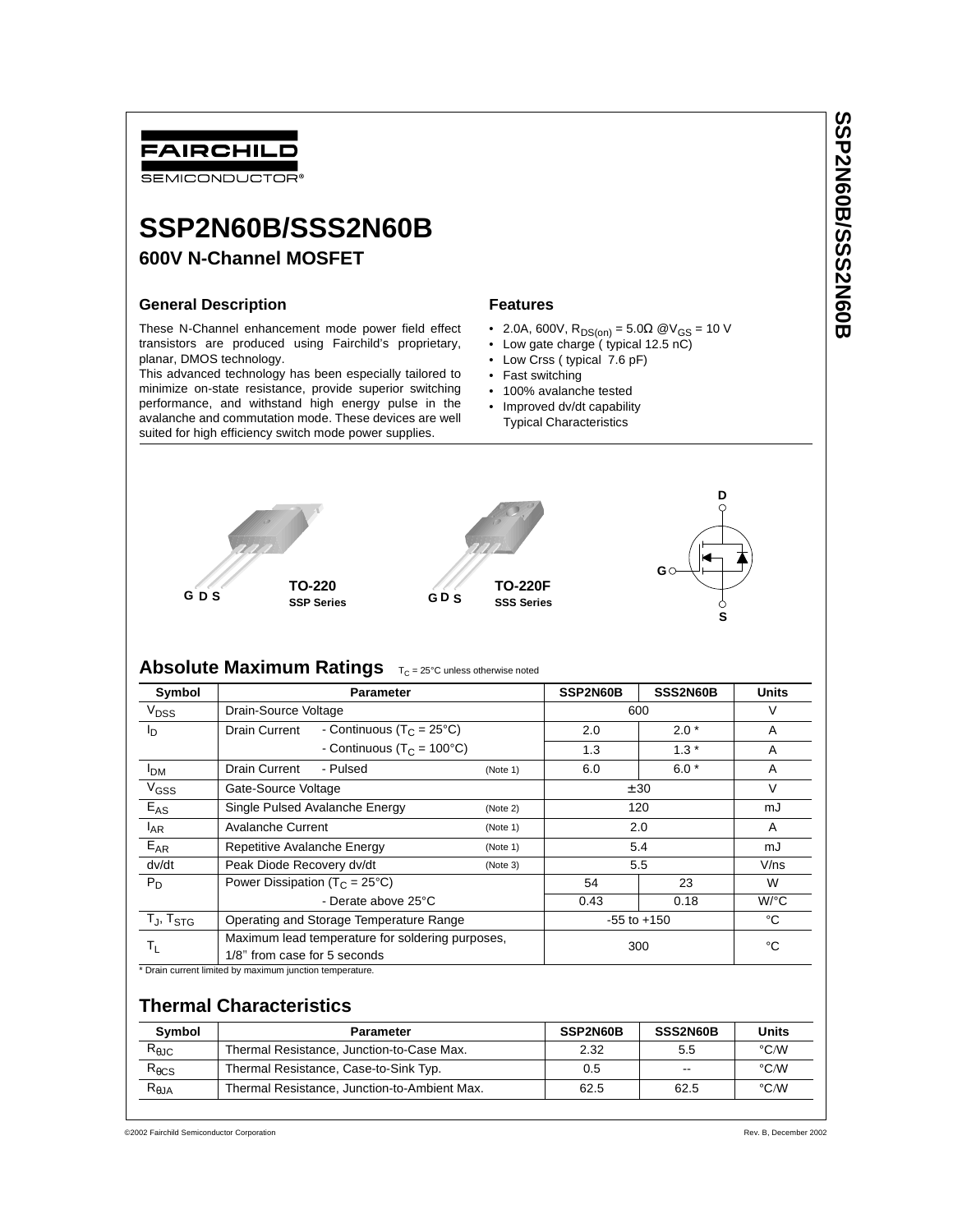| Symbol                                                | <b>Parameter</b>                                                                                                       | <b>Test Conditions</b>                              | Min                                                  | Typ                      | Max                      | <b>Units</b>   |
|-------------------------------------------------------|------------------------------------------------------------------------------------------------------------------------|-----------------------------------------------------|------------------------------------------------------|--------------------------|--------------------------|----------------|
|                                                       | <b>Off Characteristics</b>                                                                                             |                                                     |                                                      |                          |                          |                |
| <b>BV<sub>DSS</sub></b>                               | Drain-Source Breakdown Voltage                                                                                         | $V_{GS} = 0$ V, $I_D = 250 \mu A$                   | 600                                                  | $\overline{\phantom{a}}$ | --                       | V              |
| $\Delta$ BV <sub>DSS</sub><br>$\Delta T_{\rm H}$      | Breakdown Voltage Temperature<br>Coefficient                                                                           | $I_D$ = 250 µA, Referenced to 25°C                  | $\overline{\phantom{a}}$                             | 0.65                     | $\overline{\phantom{a}}$ | V/°C           |
| <b>I</b> <sub>DSS</sub>                               | Zero Gate Voltage Drain Current                                                                                        | $V_{DS}$ = 600 V, $V_{GS}$ = 0 V                    | $\overline{\phantom{a}}$                             | $\overline{\phantom{a}}$ | 10                       | μA             |
|                                                       |                                                                                                                        | $\overline{V_{DS}}$ = 480 V, T <sub>C</sub> = 125°C | $\frac{1}{2}$                                        | --                       | 100                      | μA             |
| lgssf                                                 | Gate-Body Leakage Current, Forward                                                                                     | $V_{GS} = 30 V, V_{DS} = 0 V$                       | --                                                   | ÷                        | 100                      | nA             |
| <sup>I</sup> GSSR                                     | Gate-Body Leakage Current, Reverse                                                                                     | $V_{GS}$ = -30 V, $V_{DS}$ = 0 V                    | $\overline{\phantom{a}}$                             | $\overline{\phantom{a}}$ | $-100$                   | nA             |
|                                                       | <b>On Characteristics</b>                                                                                              |                                                     |                                                      |                          |                          |                |
| $V_{GS(th)}$                                          | Gate Threshold Voltage                                                                                                 | $V_{DS} = V_{GS}$ , $I_D = 250 \mu A$               | 2.0                                                  | ۰.                       | 4.0                      | V              |
| $R_{DS(on)}$                                          | <b>Static Drain-Source</b><br>On-Resistance                                                                            | $V_{GS}$ = 10 V, $I_D$ = 1.0 A                      | $\qquad \qquad \cdots$                               | 3.8                      | 5.0                      | Ω              |
| 9 <sub>FS</sub>                                       | <b>Forward Transconductance</b>                                                                                        | $V_{DS}$ = 40 V, $I_D$ = 1.0 A<br>(Note 4)          | $\overline{\phantom{a}}$                             | 2.05                     | --                       | S              |
| $C_{iss}$<br>$\mathrm{C_{oss}}$<br>$\mathrm{C_{rss}}$ | Input Capacitance<br>Output Capacitance<br>Reverse Transfer Capacitance                                                | $V_{DS}$ = 25 V, $V_{GS}$ = 0 V,<br>$f = 1.0$ MHz   | --<br>$\overline{\phantom{a}}$                       | 35<br>7.6                | 46<br>9.9                | рF<br>рF<br>рF |
|                                                       | <b>Switching Characteristics</b>                                                                                       |                                                     |                                                      |                          |                          |                |
| $t_{d(on)}$                                           | Turn-On Delay Time                                                                                                     | $V_{DD}$ = 300 V, $I_D$ = 2.0 A,                    | --                                                   | 16                       | 40<br>110                | ns             |
| t,                                                    | Turn-On Rise Time<br>Turn-Off Delay Time                                                                               | $R_G = 25 \Omega$                                   | $\overline{\phantom{a}}$<br>$\overline{\phantom{a}}$ | 50<br>40                 | 90                       | ns             |
| $t_{d(off)}$<br>t <sub>f</sub>                        | <b>Turn-Off Fall Time</b>                                                                                              | (Note 4, 5)                                         | $\overline{\phantom{a}}$                             | 40                       | 90                       | ns             |
| $\mathsf{Q}_{\mathsf{g}}$                             | <b>Total Gate Charge</b>                                                                                               |                                                     | --                                                   | 12.5                     | 17                       | ns<br>nС       |
| $\mathsf{Q}_{\mathsf{gs}}$                            | Gate-Source Charge                                                                                                     | $V_{DS}$ = 480 V, $I_D$ = 2.0 A,<br>$V_{GS}$ = 10 V | --                                                   | 2.2                      | Ξ.                       | nС             |
| $Q_{\text{gd}}$                                       | Gate-Drain Charge                                                                                                      | (Note 4, 5)                                         | $\overline{\phantom{a}}$                             | 5.4                      | ۰.                       | nС             |
| Is                                                    | <b>Drain-Source Diode Characteristics and Maximum Ratings</b><br>Maximum Continuous Drain-Source Diode Forward Current |                                                     | --                                                   | -−                       | 2.0                      | A              |
| $I_{\text{SM}}$                                       | Maximum Pulsed Drain-Source Diode Forward Current                                                                      |                                                     |                                                      | --                       | 6.0                      | A              |
| $\mathsf{V}_{\mathsf{SD}}$                            | Drain-Source Diode Forward Voltage                                                                                     | $V_{GS} = 0 V, I_S = 2.0 A$                         | --<br>--                                             | --                       | 1.4                      | V              |
| $t_{rr}$                                              | Reverse Recovery Time                                                                                                  | $V_{GS} = 0$ V, $I_S = 2.0$ A,                      |                                                      | 250                      | ۰-                       | ns             |
| $Q_{rr}$                                              | Reverse Recovery Charge                                                                                                | $dl_F/dt = 100$ A/ $\mu$ s<br>(Note 4)              | $\overline{\phantom{a}}$                             | 1.31                     | --                       | μC             |
| Notes:                                                | 1. Repetitive Rating: Pulse width limited by maximum junction temperature                                              |                                                     |                                                      |                          |                          |                |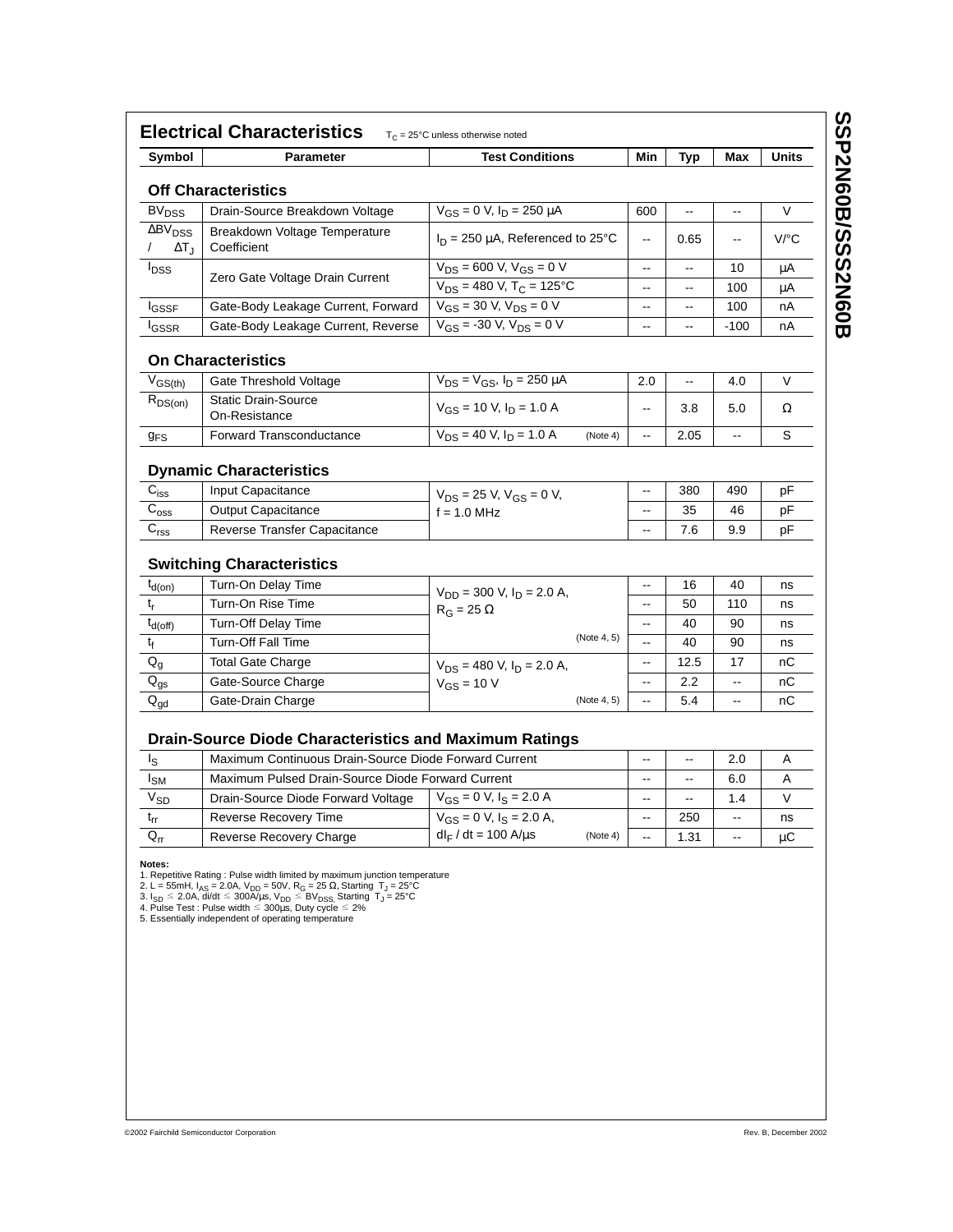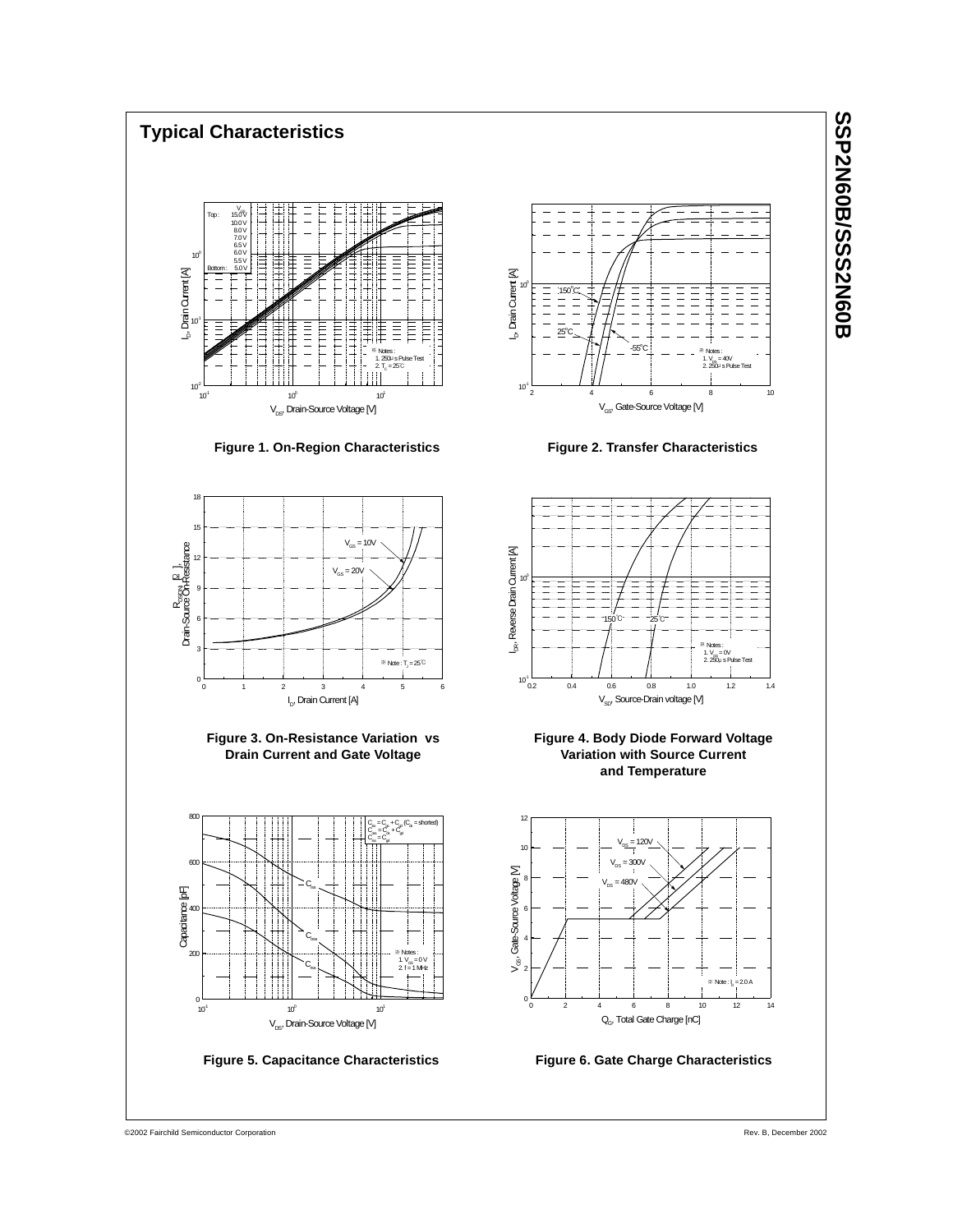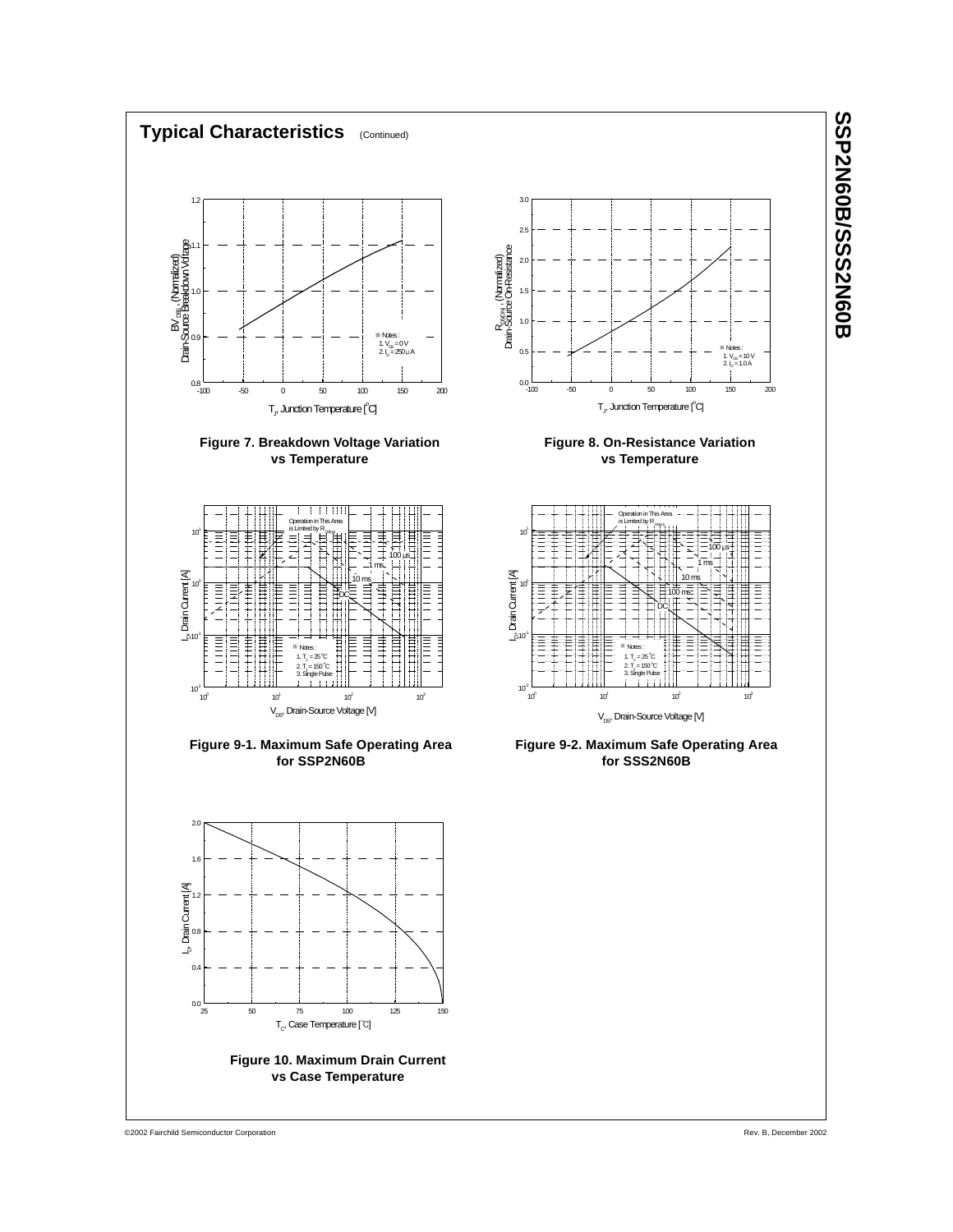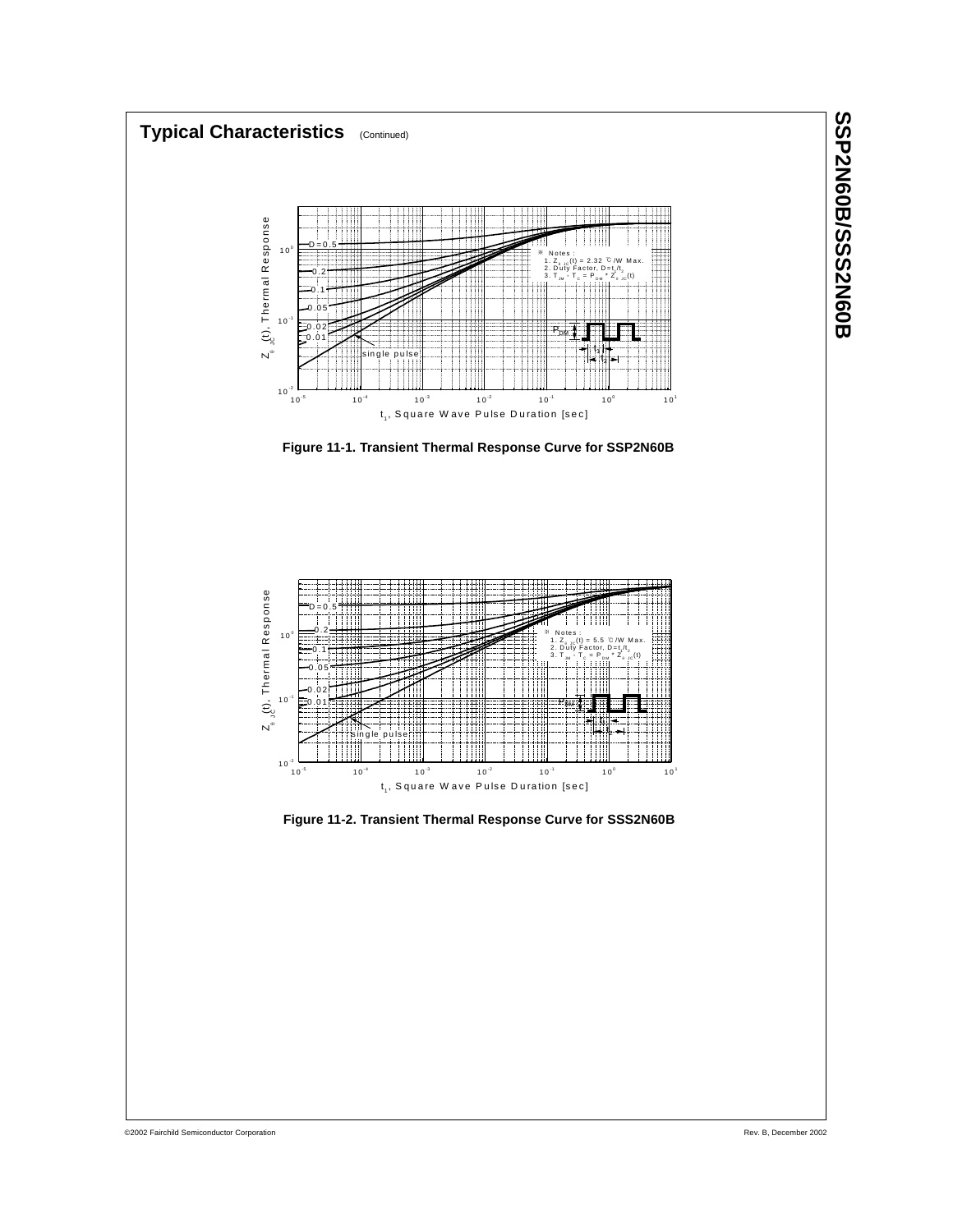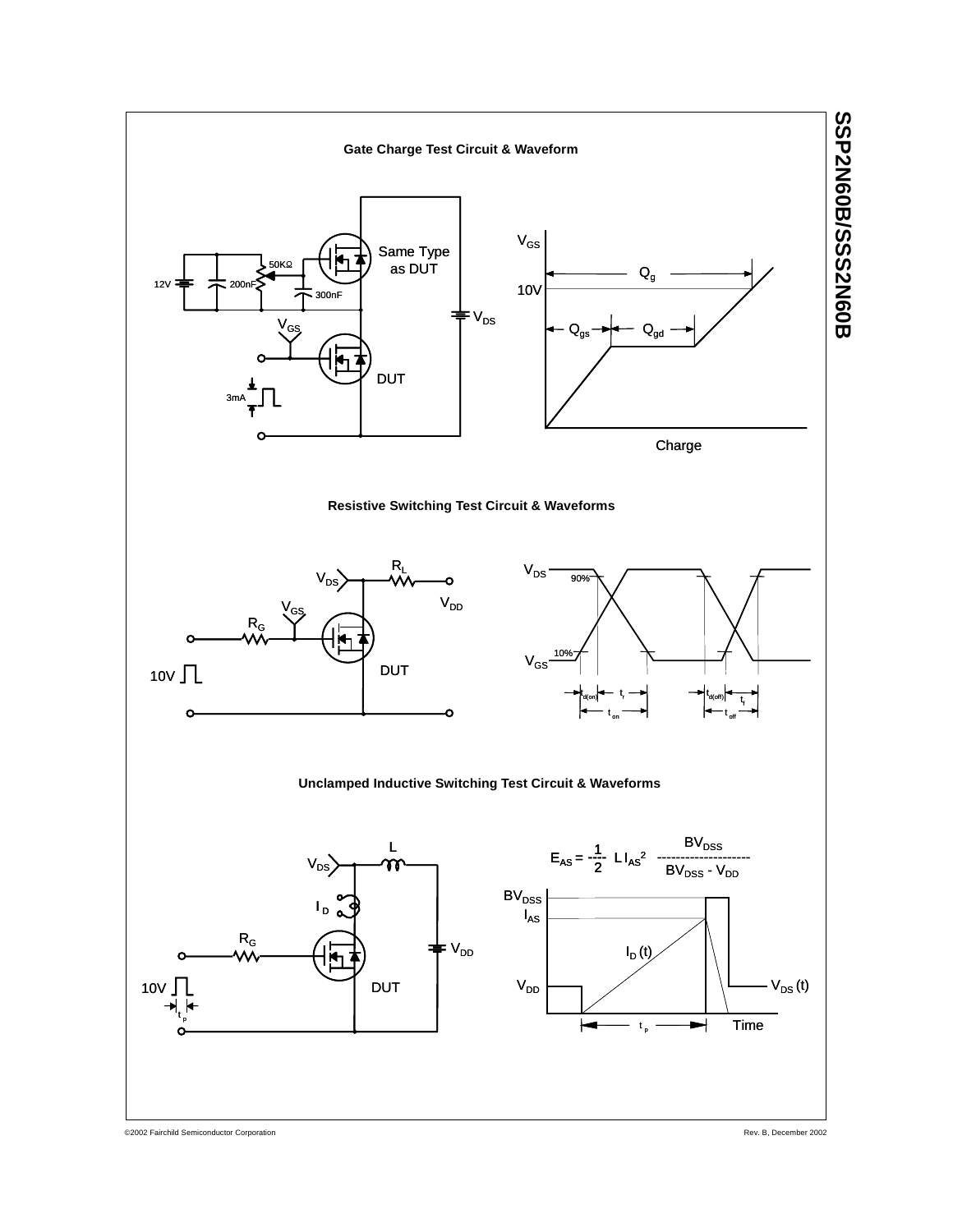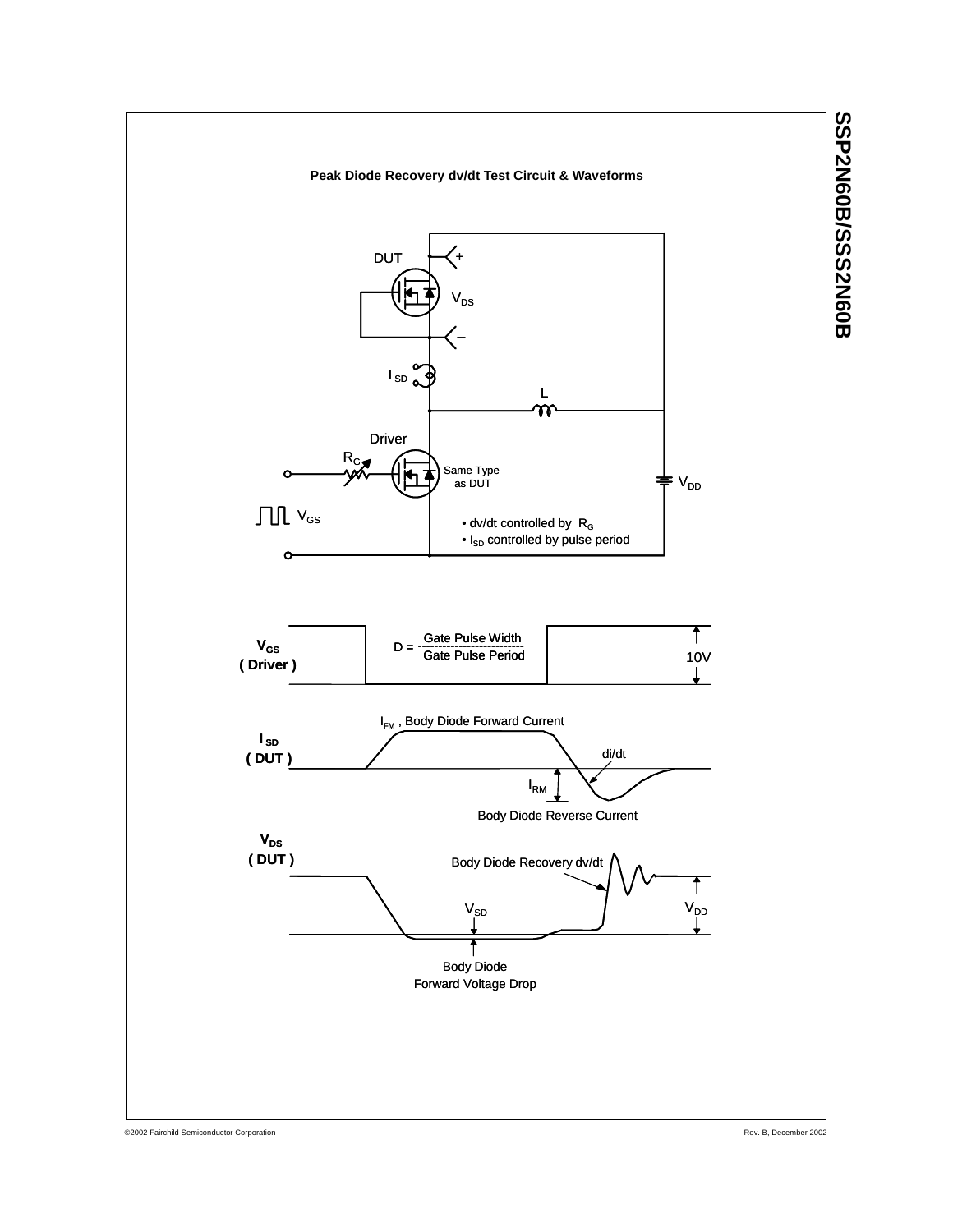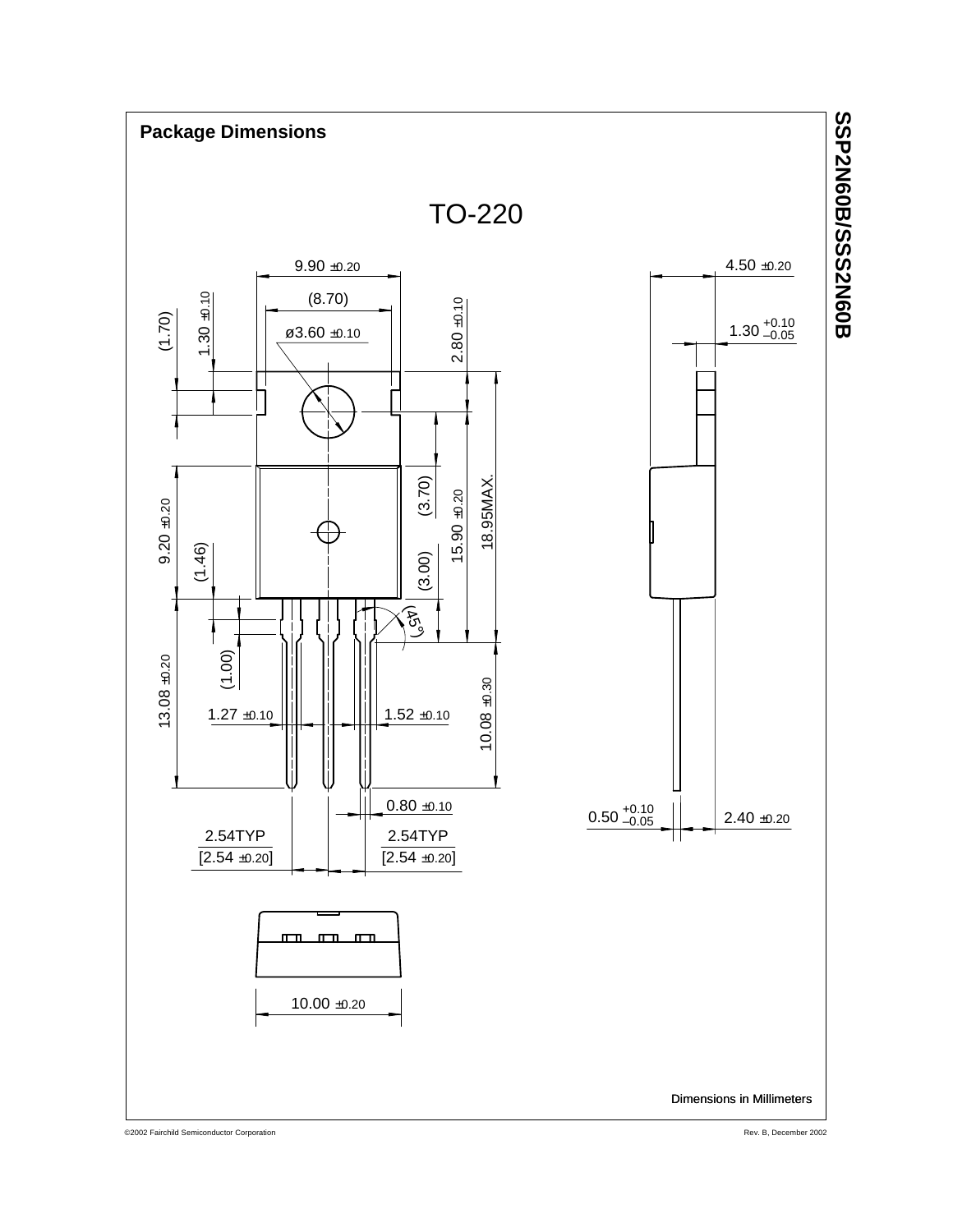